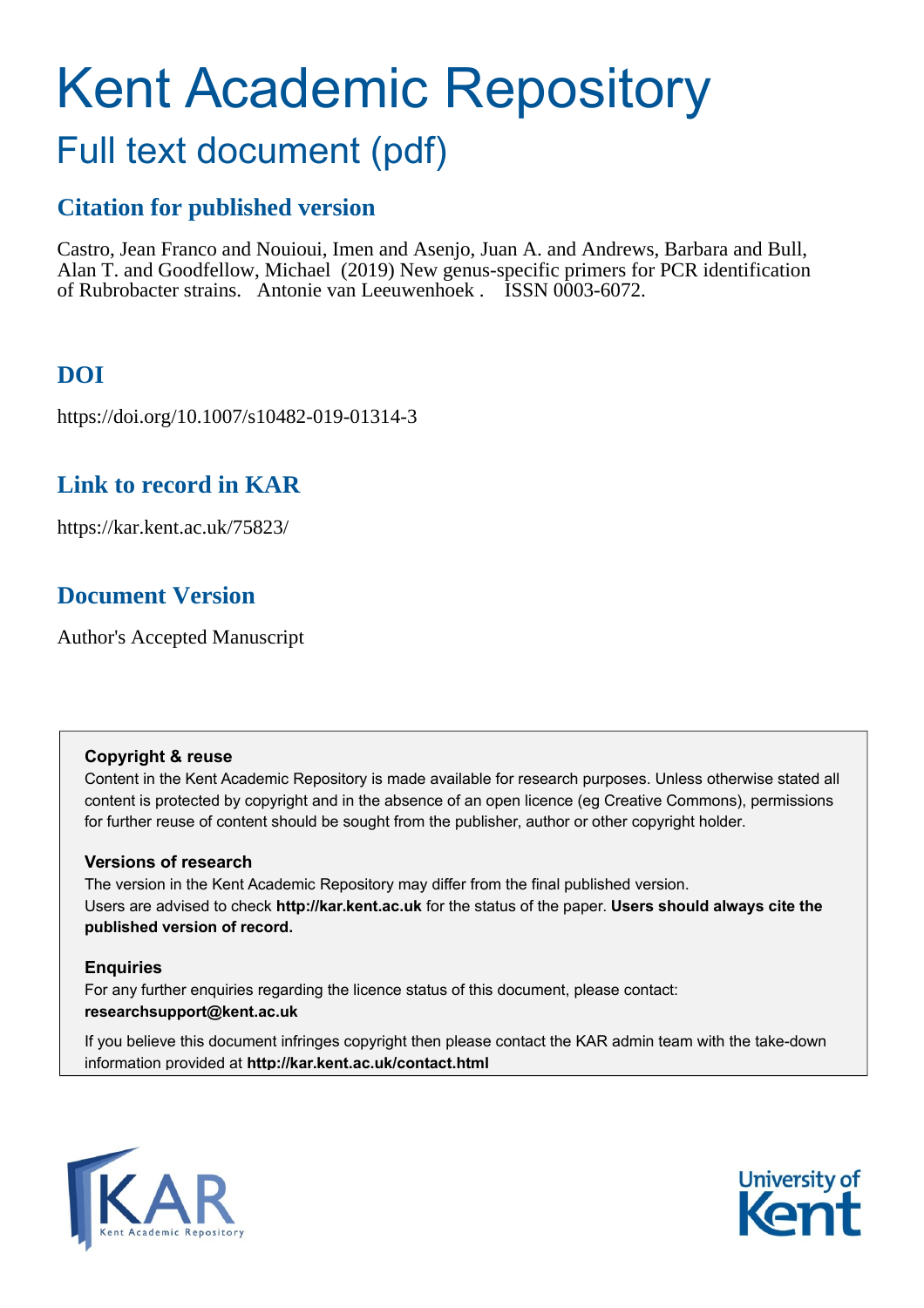ORIGINAL PAPER

## New genus-specific primers for PCR identification of Rubrobacter strains

Jean Franco Castro · Imen Nouioui · Juan A. Asenjo · Barbara Andrews · Alan T. Bull  $\cdot$  Michael Goodfellow

Received: 15 March 2019 / Accepted: 1 August 2019 © The Author(s) 2019

Abstract A set of oligonucleotide primers, Rubro223f and Rubro454r, were found to amplify a 267 nucleotide sequence of 16S rRNA genes of Rubrobacter type strains. The primers distinguished members of this genus from other deeply-rooted actinobacterial lineages corresponding to the genera Conexibacter, Gaiella, Parviterribacter, Patulibacter, Solirubrobacter and Thermoleophilum of the class Thermoleophilia. Amplification of DNA bands of about 267 nucleotides were generated from

GenBank accession numbers: MK158160–75 for sequences from Salar de Tara and MK158176–92 for those from Quebrada Nacimiento.

Electronic supplementary material The online version of this article [\(https://doi.org/10.1007/s10482-019-01314-3](https://doi.org/10.1007/s10482-019-01314-3)) contains supplementary material, which is available to authorized users.

J. F. Castro  $\cdot$  I. Nouioui  $\cdot$  M. Goodfellow ( $\boxtimes$ ) School of Natural and Environmental Sciences, Ridley Building, Newcastle University, Newcastle upon Tyne NE1 7RU, UK e-mail: m.goodfellow@ncl.ac.uk

J. F. Castro - J. A. Asenjo - B. Andrews Department of Chemical Engineering, Biotechnology and Materials, Centre for Biotechnology and Bioengineering (CeBiB), University of Chile, Beauchef 851, Santiago, Chile

A. T. Bull School of Biosciences, University of Kent, Canterbury, Kent CT2 1NJ, UK

environmental DNA extracted from soil samples taken from two locations in the Atacama Desert. Sequencing of a DNA library prepared from the bands showed that all of the clones fell within the evolutionary radiation occupied by the genus Rubrobacter. Most of the clones were assigned to two lineages that were well separated from phyletic lines composed of Rubrobacter type strains. It can be concluded that primers Rubro223f and Rubro454r are specific for the genus Rubrobacter and can be used to detect the presence and abundance of members of this genus in the Atacama Desert and other biomes.

Keywords Actinobacteria · Rubrobacter · Atacama desert - Taxonomy - Genus-specific primers

#### Introduction

The phylum Actinobacteria sensu Goodfellow (2012) contains several deeply branching lines of descent (Gao and Gupta 2012; Ludwig et al. 2012) including one composed of Rubrobacter species (Norman et al. 2017). Rubrobacter, the type and only genus in the family Rubrobacteraceae (Rainey et al. 1997; Zhi et al. 2009; Foesel et al. 2016) of the order Rubrobacterales(Rainey et al. 1997; Zhi et al. 2009; Foesel et al. 2016) of the class Rubrobacteria (Suzuki 2012a; Foesel et al. 2016) is loosely associated with taxa classified in the orders Gaiellales (Albuquerque et al.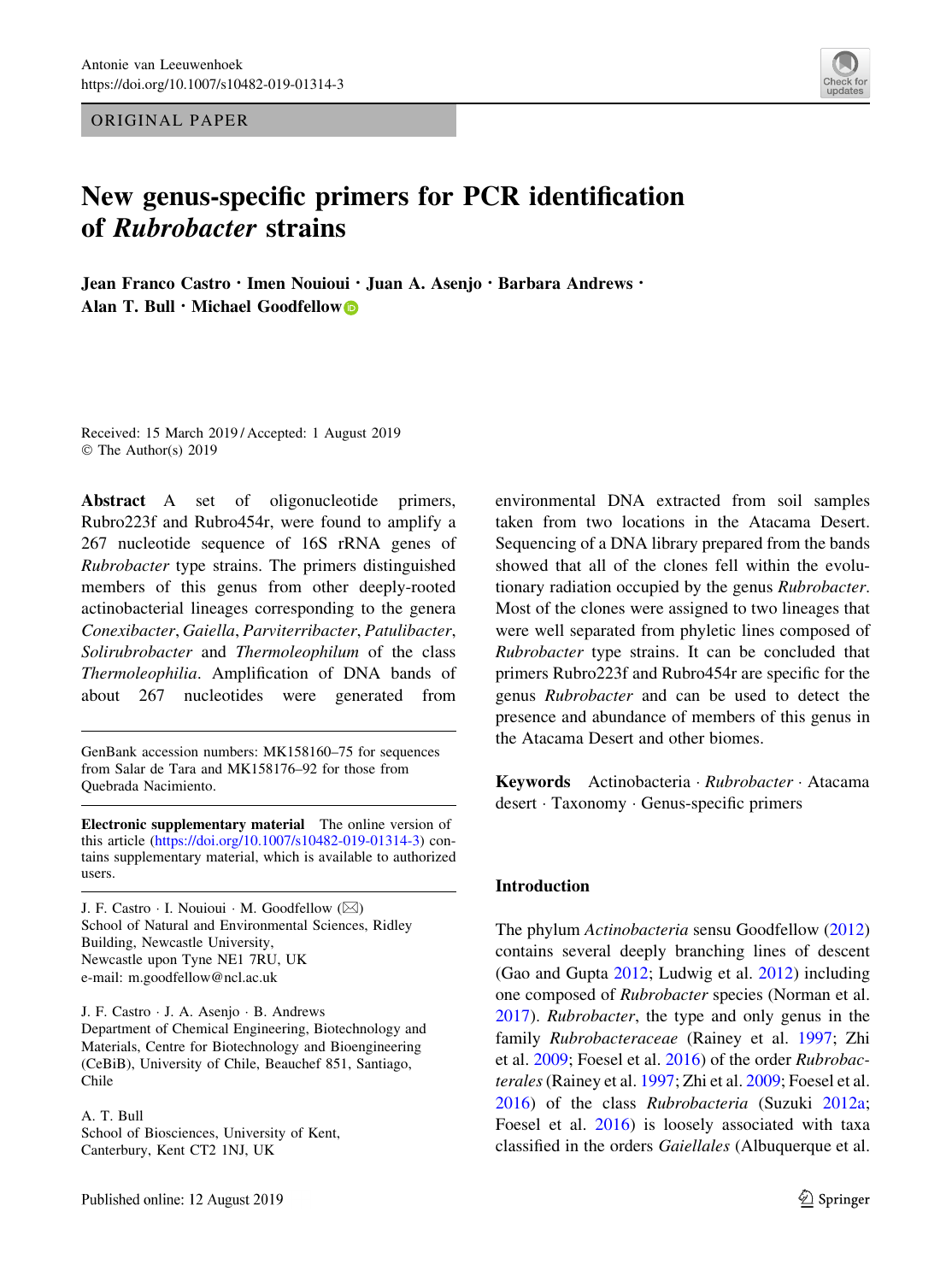2011; Foesel et al. 2016), Solirubrobacterales (Reddy and Garcia-Pichel 2009; Foesel et al. 2016) and Thermoleophilales (Reddy and Garcia-Pichel 2009; Foesel et al. 2016), all of which belong to the class Thermoleophilia (Suzuki and Whitman 2012; Foesel et al. 2016). Albuquerque et al. (2011) assigned two mesophilic strains isolated from a mineral aquifer in Portugal to the genus Gaiella as Gaiella occulta; the genus was assigned to the family Gaiellaceae of the order Gaiellales. Similarly, the order Thermoleophilales of the class Thermoleophilia (Suzuki and Whitman 2012; Foesel et al. 2016) includes the family Thermoleophilaceae (Stackebrandt 2005; Zhi et al. 2009; Foesel et al. 2016) and the genus Thermoleophilum (Zarilla and Perry 1984) which contains two thermophilic species, Thermoleophilum album, the type species (Zarilla and Perry 1984) and Thermoleophilum minutum (Zarilla and Perry 1986). In turn, the order Solirubrobacterales encompasses four families of mainly soil bacteria, the Conexibacteraceae (Stackebrandt 2005; Zhi et al. 2009; Foesel et al. 2016), Parviterribacteraceae (Foesel et al. 2016), Patulibacteraceae (Takahashi et al. 2006; Foesel et al. 2016) and Solirubrobacteraceae (Stackebrandt 2005; Zhi et al. 2009; Foesel et al. 2016) and associated species, including the type strains Conexibacter woesei (Monciardini et al. 2003), Parviterribacter kavangonensis (Foesel et al. 2016), Patulibacter minatonensis (Takahashi et al. 2006) and Solirubrobacter pauli (Singleton et al. 2003), respectively.

The genus *Rubrobacter* was proposed by Suzuki et al. (1988) to accommodate a  $\gamma$ -radiation resistant isolate from a hot spring in Japan and classified as Arthrobacter radiotolerans (Yoshinaka et al. 1973) prior to being renamed Rubrobacter radiotolerans. The genus description was emended by (Albuquerque et al. 2014). In general, Rubrobacter strains are obligately aerobic, Gram-stain positive, asporogenous, nonmotile actinobacteria which form irregular rods that occur singly, in pairs, tetrads and chains; the diamino-acid of the peptidoglycan is either L-lysine or meso-diaminopimelic acid; the predominant respiratory lipoquinone is MK-8, iso- and anteiso-fatty acids tend to prevail; their polar lipid patterns are complex, but usually include diphosphatidylglycerol and phosphatidylglycerol; and DNA  $G + C$  ratios fall within the range of  $65-69$  mol% (Suzuki  $2012b$ ).

In addition to the type species, the genus currently contains eight species with validly published names, Rubrobacter aplysinae isolated from the marine sponge Aplysina aerophoba (Kämpfer et al. 2014), Rubrobacter bracarensis from a deteriorated monument (Jurado et al. 2012; Albuquerque et al. 2014), Rubrobacter calidifluminis and Rubrobacter naiadicus from a fumarole heated stream in the Azores (Albuquerque et al. 2014), Rubrobacter indicoceani from a deep-sea sediment sample collected from the Indian Ocean (Chen et al. 2018), Rubrobacter spartanus from soil adjacent to the Kilauea volcanic caldera in Hawai (Norman et al. 2017), Rubrobacter taiwanensis from the Lu-Shan hot spring in Taiwan (Chen et al. 2004) and Rubrobacter xylanophilus from a thermally polluted effluent of a carpet factory in the United Kingdom (Carreto et al. 1996). The type strains of all but three of these species grow optimally at either 50 or 60 °C; R. aplysinae grows optimally at 25  $\degree$ C and R. bracarensis and R. indicoceani at  $28 °C$  (Jurado et al.  $2012$ ; Kämpfer et al. 2014; Chen et al. 2018). R. radiotolerans, R. taiwanensis and R. xylanophilus strains are remarkable for their resistance to high levels of  $\gamma$ radiation (Yoshinaka et al. 1973; Ferreira et al. 1999; Chen et al. 2004), a property which may be conferred by stress genes, such as those involved in DNA repair homologous recombination, oxidative stress and compatible solute production (Egas et al. 2014).

Little is known about the ecology of Rubrobacter strains though they tend to be associated with extreme biomes, notably high temperature environments (Yoshinaka et al. 1973; Carreto et al. 1996; Ferreira et al. 1999; Chen et al. 2004; Albuquerque et al. 2014) while closely related strains have been isolated from Australian pasture soils (Janssen et al. 2002; Sait et al. 2002) and earthworm burrows (Furlong et al. 2002). In addition, culture-independent studies show that members of the genus Rubrobacter and closely related taxa are a feature of prokaryotic communities associated with rosy discoloured masonry and historic wall paintings (Schabereiter-Gurtner et al. 2001; Imperi et al. 2007), acid peat bog soil (Rheims et al. 1996), arid desert soils in Antarctica (de la Torre et al. 2003; Saul et al. 2005; Aislabie et al. 2006), Australia (Holmes et al. 2000; Janssen 2006) and Chile (Connon et al. 2007; Neilson et al. 2012; Crits-Christoph et al. 2013; DiRuggiero et al. 2013), heavy metal contaminated soils (Gremion et al. 2003; Moffett et al. 2003), as well as from Scottish grassland soils (McCaig et al. 1999) and earthworm burrows (Furlong et al. 2002). Holmes et al. (2000) designed an oligonucleotide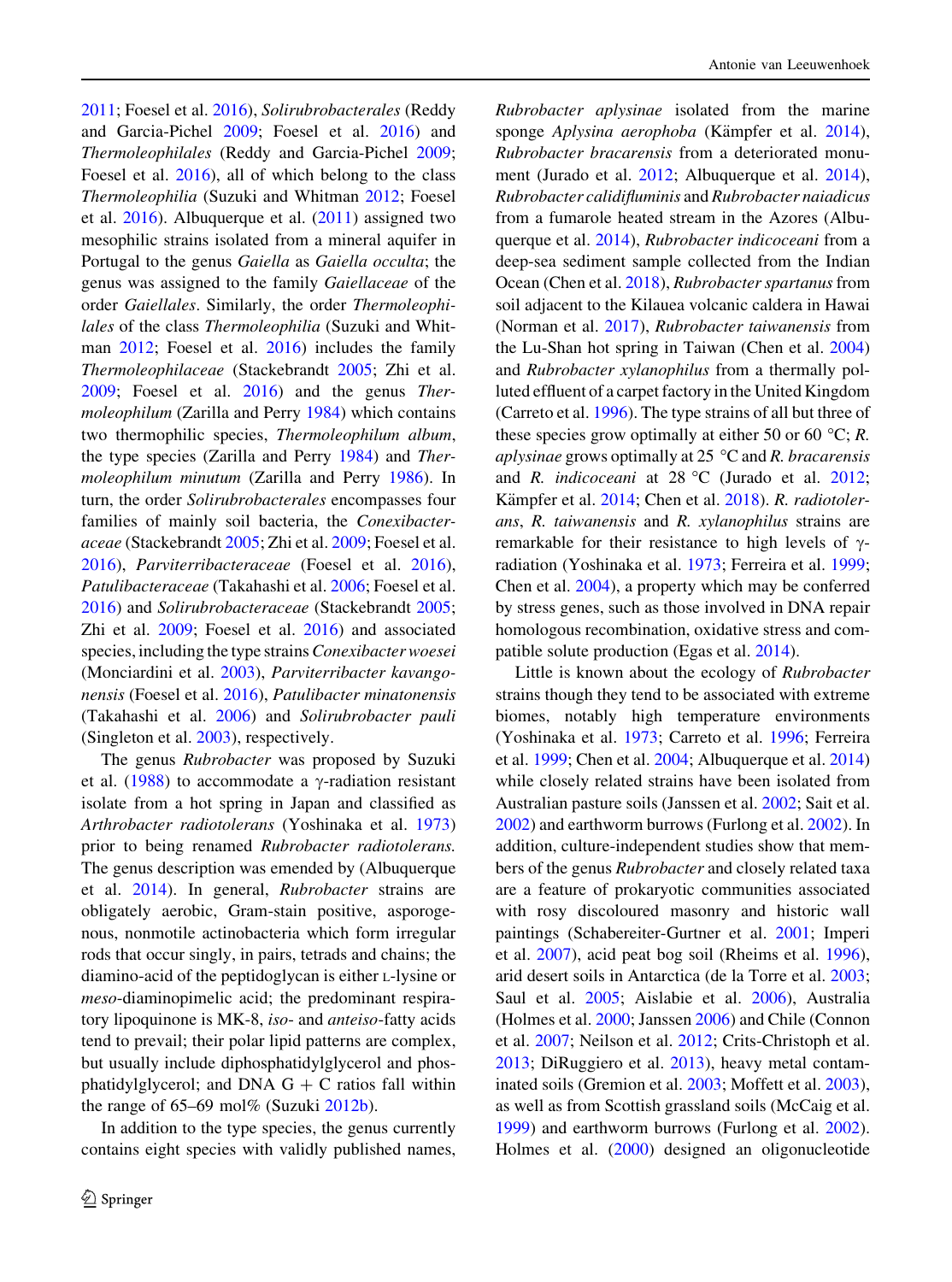probe, Rubro749, and used it to show that Rubrobacter and closely related taxa accounted for 2.6 and 10.2% of the bacterial flora of Australian Desert soils. These authors generated highly specific amplicons of Rubrobacter 16S rRNA genes from community DNA extracted from a desert environmental sample using the oligonucleotide probe in tandem with the universal primer 27f (Lane 1991). It is important to evaluate the effectiveness of such oligonucleotide primers given the addition of new 16S rRNA gene sequences to curated databases.

In the present study, a pair of oligonucleotide primers was generated and shown to distinguish the type strains of Rubrobacter species from representatives of the other aforementioned genera deeply rooted in the actinobacterial 16S rRNA gene tree. The primers were also used in pilot experiments designed to determine the presence of Rubrobacter clones in environmental DNA extracted from Atacama Desert soils.

### Materials and methods

Source and maintenance of the strains

The source and key properties of the type strains of five Rubrobacter species and corresponding Conexibacter, Patulibacter, Solirubrobacter and Thermoleophilum strains are shown in Table 1, together with media used to cultivate them. All of the strains were maintained as slants on the appropriate agar media at room temperature and as 20% glycerol stocks at  $-80$  °C.

Environmental samples

Four environmental samples were taken to represent different Atacama Desert habitats as shown in Table 2.

Nucleotide sequences and bioinformatic analyses

16S rRNA gene sequences of the type strains of species classified in the genera shown in Table 1 were retrieved from GenBank (Benson et al. 2005) as were those of type strains of additional Conexibacter, Patulibacter, Rubrobacter and Thermoleophilum strains and of those of Gaiella and Parviterribacter species, as shown in Table S1. The corresponding sequence of Escherichia coli strain K-12 sub-strain MG1655 was accessed by its EcoGene number EG30084. Nucleotide alignments designed to identify conserved regions in Rubrobacter 16S rRNA genes were sought with the Clustal Omega (Sievers et al. 2011) webserver ([https://www.ebi.ac.uk/Tools/msa/](https://www.ebi.ac.uk/Tools/msa/clustalo/) [clustalo/\)](https://www.ebi.ac.uk/Tools/msa/clustalo/) leaving the parameters in default mode. Nucleotide alignments were visualised in Jalview version 2 (Waterhouse et al. 2009); the position of nucleotides in the alignments followed E. coli 16S rRNA gene sequence numbering (Brosius et al. 1978; Yarza et al. 2014). In silico assessment of the specificity of the primers designed for the genus Rubrobacter was performed with the tool Probe Match available from the Ribosomal Database Project (RDP) server ([https://rdp.cme.msu.edu/probematch/search.](https://rdp.cme.msu.edu/probematch/search.jsp) [jsp\)](https://rdp.cme.msu.edu/probematch/search.jsp) release 11 version 5, which has a repository of sequences of 16S rRNA genes of thousands of cultivable and non-cultivable bacteria (Cole et al. 2014). Additionally, the specificity of the primers was evaluated with Primer-BLAST software [\(https://www.](https://www.ncbi.nlm.nih.gov/tools/primer-blast/) [ncbi.nlm.nih.gov/tools/primer-blast/\)](https://www.ncbi.nlm.nih.gov/tools/primer-blast/) from the National Center for Biotechnology Information (NCBI) against a non-redundant database and default parameters (Ye et al. 2012).

DNA extraction, PCR amplification and DNA fragment library construction

Genomic DNA was extracted from the strains shown in Table 1 using biomass grown for 10 days on the appropriate growth media at optimal temperatures. Biomass scraped from the surface of each of the agar plates, using sterile bacteriological loops, was washed twice in sterile water, resuspended in 0.5 ml of sterile distilled water and homogenised using micropestles. The extraction of genomic DNA was performed after Kieser et al. (2000). In turn, the extraction of environmental DNA from the environmental samples was achieved using a PowerSoil® DNA Isolation Kit (MO BIO, Cat. No. 12888). Polymerase chain reactions (PCR) were carried out with Phusion High-Fidelity DNA polymerase (Thermo) using the GC buffer with 3% dimethyl sulfoxide following the manufacturer's conditions. Ten ng of genomic DNA from the reference strains was used for the PCR amplifications under the following conditions: 98  $^{\circ}$ C for 2 min (initial denaturation); 30 cycles of 98  $\degree$ C for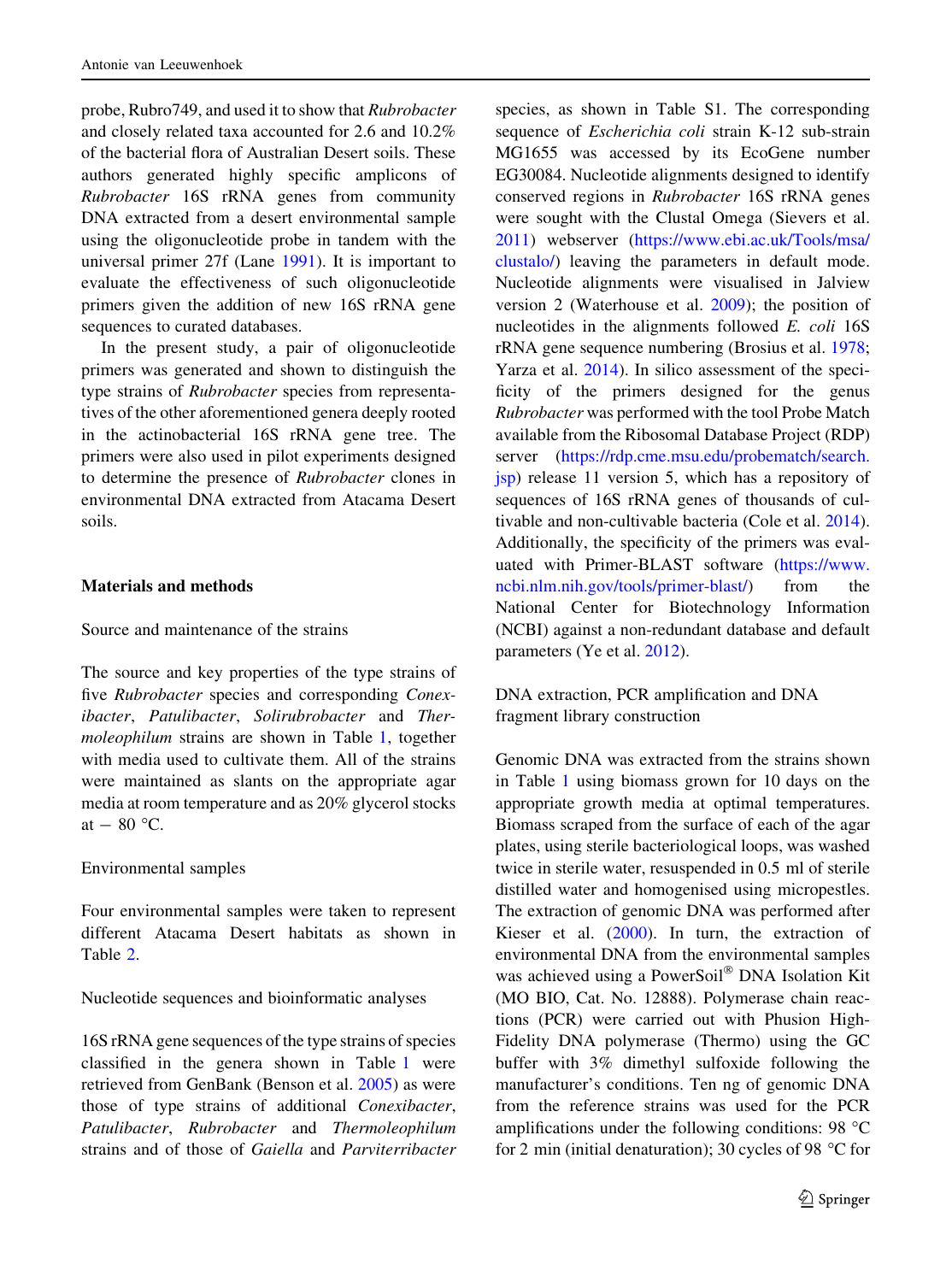| <b>Strains</b>                       | Source                        | Growth media                          | Optimal<br>growth<br>temperatures<br>$(^{\circ}C)$ | 16S rRNA gene<br>sequence<br>accession<br>numbers | References                           |
|--------------------------------------|-------------------------------|---------------------------------------|----------------------------------------------------|---------------------------------------------------|--------------------------------------|
| Rubrobacter aplysinae                | DSM 27440 <sup>T</sup>        | DSMZ medium No.<br>$514 + 1\%$ starch | 25                                                 | GU318365                                          | Kämpfer et al.<br>(2014)             |
| Rubrobacter bracarensis              | <b>DSM 24908<sup>T</sup></b>  | DSMZ medium No. 1350                  | 28                                                 | EU512991                                          | Jurado et al.<br>(2012)              |
| Rubrobacter calidifluminis           | JCM $19154$ <sup>T</sup>      | JCM medium No. 49                     | 60                                                 | KF494338                                          | Albuquerque<br>et al. (2014)         |
| Rubrobacter naiadicus                | JCM $19155$ <sup>T</sup>      | JCM medium No. 49                     | 60                                                 | KF494339                                          | Albuquerque<br>et al. (2014)         |
| Rubrobacter radiotolerans            | $JCM$ 2153 $T$                | JCM medium No. 49                     | 37                                                 | X87134                                            | Suzuki et al.<br>(1988)              |
| Rubrobacter taiwanensis              | <b>JCM</b> 12932 <sup>T</sup> | JCM medium No. 49                     | 55                                                 | AF465803                                          | Chen et al. (2004)                   |
| Rubrobacter xylanophilus             | <b>JCM</b> 11954 <sup>T</sup> | JCM medium No. 48                     | 60                                                 | CP000386                                          | Carreto et al.<br>(1996)             |
| Conexibacter arvalis                 | <b>DSM 23288<sup>T</sup></b>  | DSMZ medium No. 92                    | 28                                                 | AB597950                                          | Seki et al. (2012)                   |
| Conexibacter woesei                  | $JCM$ 11494 $T$               | JCM medium No. 245                    | 28                                                 | CP001854                                          | Monciardini et al.<br>(2003)         |
| Patulibacter americanus              | JCM 16550 <sup>T</sup>        | JCM medium No. 26                     | 25                                                 | ATUD01000029                                      | Reddy and<br>Garcia-Pichel<br>(2009) |
| Patulibacter ginsengiterrae          | $DSM$ 25990 <sup>T</sup>      | DSMZ medium No. 830                   | 25                                                 | EU710748                                          | Kim et al. (2012)                    |
| Patulibacter<br>medicamentivorans    | $DSM$ $25962$ <sup>T</sup>    | DSMZ medium No. 830                   | 28                                                 | AGUD01000068                                      | Almeida et al.<br>(2013)             |
| <b>Patulibacter minatonensis</b>     | NCIMB $14347$ <sup>T</sup>    | NCIMB medium No. 283                  | 26                                                 | AB193261                                          | Takahashi et al.<br>(2006)           |
| Solirubrobacter<br>ginsenosidimutans | $JCM$ 1908 $6T$               | JCM medium No. 346                    | 28                                                 | EU332825                                          | An et al. (2011)                     |
| Solirubrobacter pauli                | <b>JCM</b> 13025 <sup>T</sup> | JCM medium No. 26                     | 28                                                 | AY039806                                          | Singleton et al.<br>(2003)           |
| Solirubrobacter phytolaccae          | $JCM$ 31078 <sup>T</sup>      | JCM medium No. 346                    | 28                                                 | KF459924                                          | Wei et al. (2014)                    |
| Solirubrobacter soli                 | <b>JCM 14923<sup>T</sup></b>  | JCM medium No. 346                    | 28                                                 | AB245334                                          | Kim et al. (2007)                    |
| Solirubrobacter taibaiensis          | <b>JCM 31079T</b>             | JCM medium No. 346                    | 28                                                 | KF551107                                          | Zhang et al.<br>(2014)               |

Table 1 Type strains of Rubrobacter species and those of related genera, their growth requirements and 16S rRNA gene sequence accession numbers

Type strains of the type species of genera are given in bold

DSMZ Deutsche Sammlung von Mikroorganismen und Zellkulturen, KCTC Korean collection for type cultures, JCM Japan collection of microorganisms, NCIMB natural collection of industrial and marine bacteria

30 s (denaturation), 58 °C for 30 s (annealing) and 72 °C for 3 s (extension); 72 °C for 2 min (final extension); the annealing temperatures and the extension times were set after checking different values for these parameters. The resulting fragments were purified after electrophoresis in agarose gels using a GeneJET Gel Extraction Kit (Thermo Scientific, cat. No. K0691) and sent for sequencing to Macrogen Inc. (South Korea).

PCR amplicons obtained from the environmental DNA samples were purified from the agarose gels and cloned into plasmid pJET1.2/blunt using a CloneJET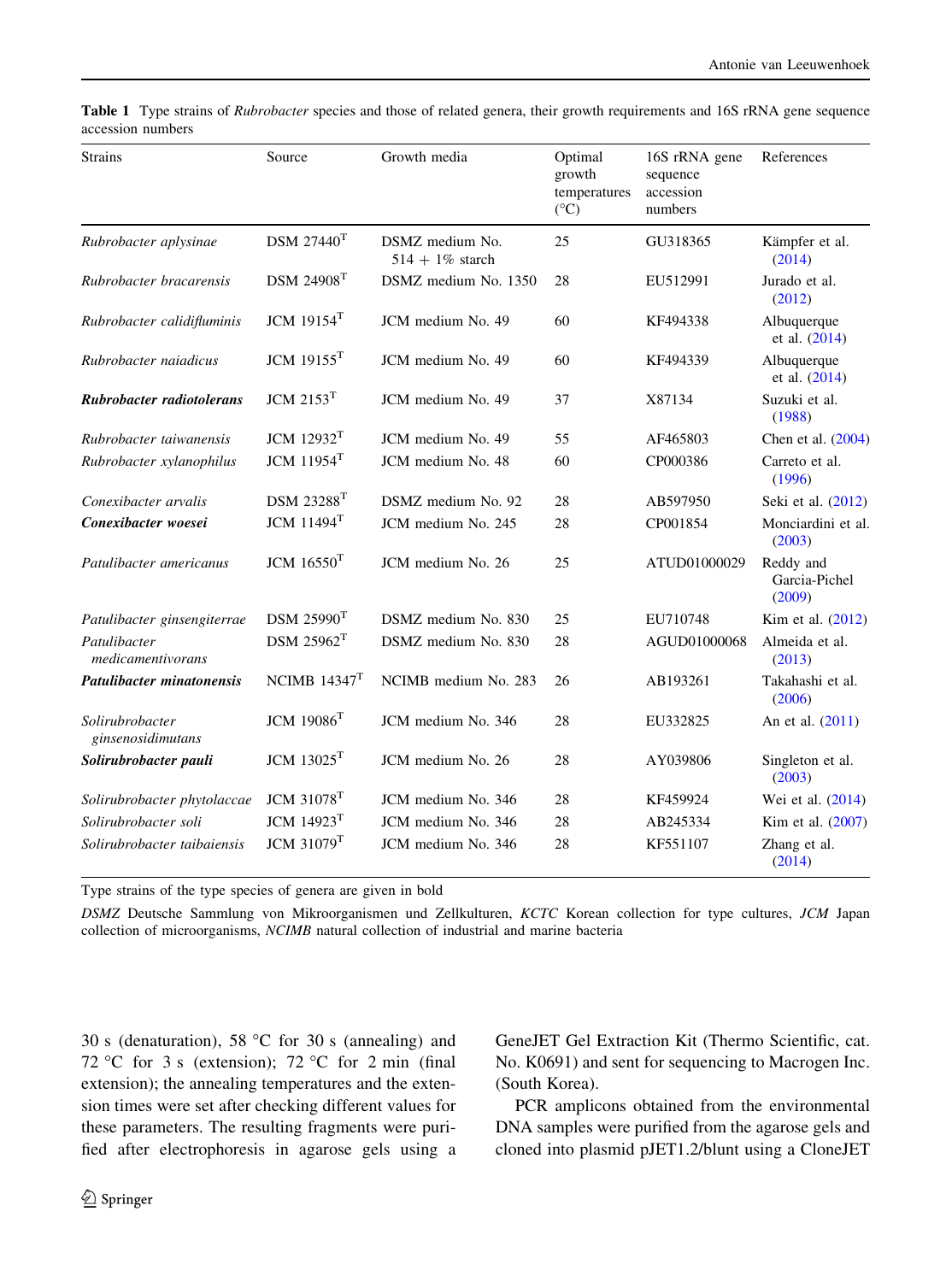| Sampling site and<br>code             | Description of samples                                     | Collection<br>date | Latitude             | Longitude             | Altitude<br>(m.a.s.l.) | Amplicons<br>generated |
|---------------------------------------|------------------------------------------------------------|--------------------|----------------------|-----------------------|------------------------|------------------------|
| <b>Aguas Calientes</b><br>(AC)        | Halite encrusted soil from the edge of<br>Salar de Atacama | 04.11.16           | $23^{\circ}08'79''S$ | $67^{\circ}25'29''W$  | 4167                   | No                     |
| Ouebrada<br>Nacimiento<br>(QN)        | Sand near vegetation                                       | 04.12.17           | $23^{\circ}37'06''S$ | $67^{\circ}50'56''$ W | 3646                   | Yes                    |
| Salar de Tara<br>(ST1)                | Sand taken from under rock                                 | 06.11.16           | 23°02'97"S           | $67^{\circ}18'87''$ W | 4366                   | Yes                    |
| Valle de la Luna<br>(V <sub>L</sub> ) | Halite encrusted soil                                      | 04.11.16           | $22^{\circ}55'08''S$ | $68^{\circ}19'20''$ W | 2507                   | No                     |

Table 2 Locations of environmental samples collected from diverse Atacama Desert habitats

PCR Cloning Kit (Thermo Scientific, cat. No. K1231) following the manufacturer's instructions. Transformations were carried out using  $E$ . coli DH5 $\alpha$  as host and carbenicillin 50  $\mu$ g/ml as the selective marker on Luria–Bertani agar (Difco). Positive clones were chosen by colony-PCR using Phusion High-Fidelity DNA polymerase and the forward primer pJET1.2 (5'-CGACTCACTATAGGGAGAGCGGC-3') and the reverse primer pJET1.2 (5'-AAGAACATCGATT TTCCATGGCAG-3') and grown overnight in 10 ml Luria–Bertani broth supplemented with 50 µg/ml carbenicilin for plasmid DNA extraction with a GeneJETTM Plasmid Miniprep Kit (Thermo Scientific, cat. No. K0502). This library of clones was sequenced using the pJET1.2 forward primer from Macrogen. The quality of the sequences were analysed using the Staden package (Staden et al. 2000) and the backbone vector sequence manually removed to obtain the final sequence fragments of the 16S rRNA genes amplified with the specific primers using the environmental DNA samples. Duplicated 16S rRNA gene sequences were identified using the ElimDupes tool from the HIV sequence database [\(https://www.hiv.lanl.gov/co](https://www.hiv.lanl.gov/content/sequence/elimdupesv2/elimdupes.html) [ntent/sequence/elimdupesv2/elimdupes.html](https://www.hiv.lanl.gov/content/sequence/elimdupesv2/elimdupes.html)).

## Phylogenetic analyses

The taxonomic affiliation of the 16S rRNA gene fragments obtained from the PCR runs with the designed primers were assessed in the EzBioCloud server [\(https://www.ezbiocloud.net\)](https://www.ezbiocloud.net) (Yoon et al. 2017) using the tool Identify. Phylogenetic trees were generated using the Genome-to-Genome Distance Calculator (GGDC; [http://ggdc.dsmz.de/ggdc.php#](http://ggdc.dsmz.de/ggdc.php)) webserver (Meier-Kolthoff et al. 2013); visualised in FigTree version 1.4.2 [\(http://tree.bio.ed.ac.uk/](http://tree.bio.ed.ac.uk/software/figtree/) [software/figtree/](http://tree.bio.ed.ac.uk/software/figtree/)).

## Results and discussion

#### Design of genus-specific primers

Conserved nucleotide signatures were sought in the 16S rRNA genes of the Rubrobacter type strains based on nucleotide alignments of 16S rRNA gene sequences and corresponding sequences of the type strains of species assigned to genera classified in the class Thermoleophilia (Fig. 1).

The DNA regions found to be specific to the 16S rRNA genes of the Rubrobacter strains were used as the starting point for primer design with unique  $3'$ ends for both forward and reverse primers. The first conserved region was  $5'$ -GCG-3' in positions 221-223  $(E. \; coli$  numbering) and the second comprised  $5'$ -GGCGAA-3' in positions 454–460. These conserved regions were used to design a pair of primers for the amplification of a 267 nucleotide region within the range 223 to 454 of the 16S rRNA genes. The forward primer, Rubro223f (5'-AGCTTCGGCCATCCGG CG-3') and the reverse primer, Rubro454r (5'-GG GCTATTAACCCTTCGCC-3') consisted of 18 and 19 nucleotides, respectively.

The specificity of primers Rubro223f and Rubro454r was evaluated in silico using the RDP webserver (Cole et al. 2014) both individually and as a pair (Table 3). When tested, each primer was highly specific in detecting the 16S rRNA gene sequences of the Rubrobacter strains. In turn, when tested together, the specificity was above 98%. Additionally,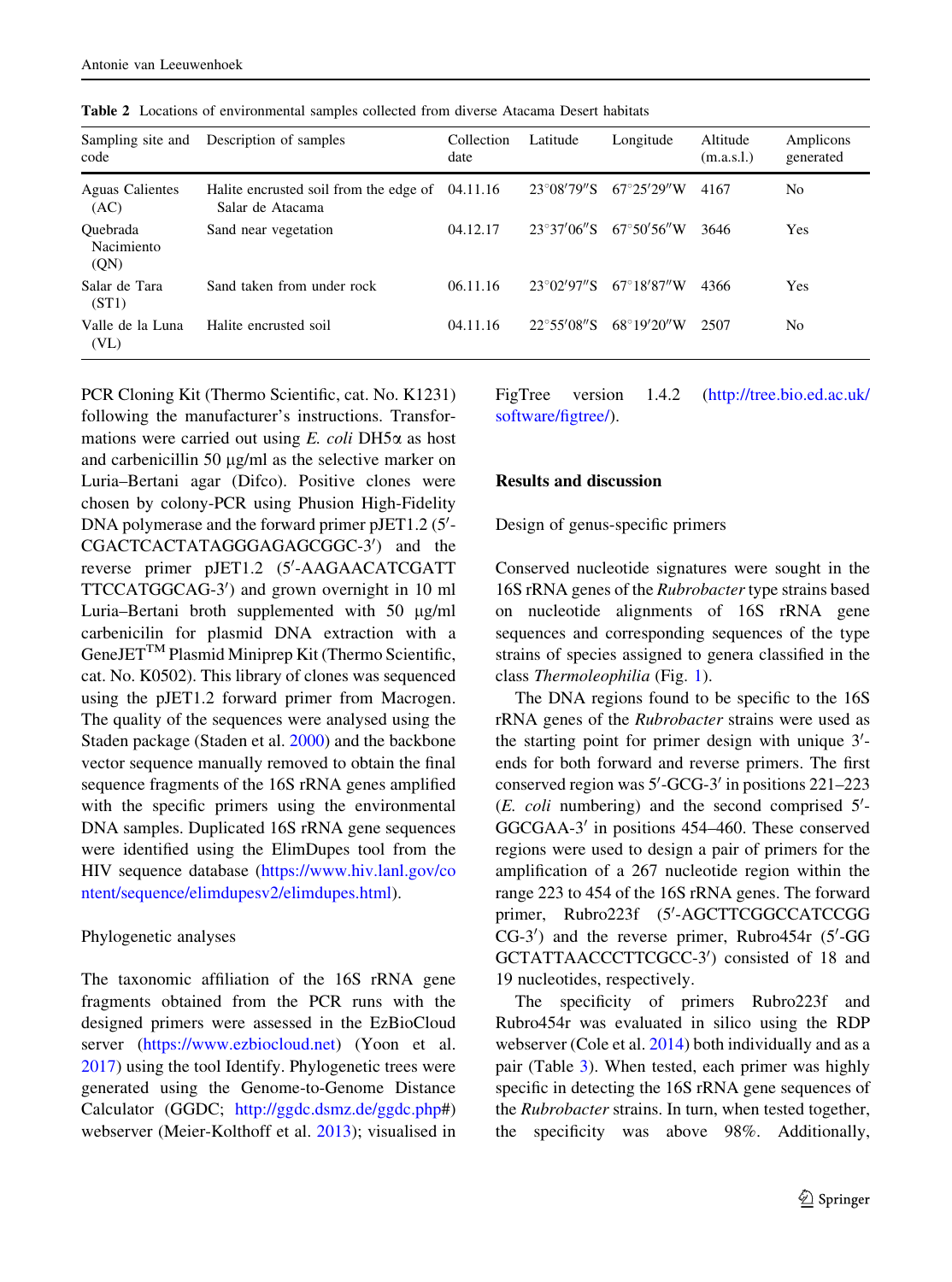

Fig. 1 Conserved nucleotide regions of 16S rRNA genes of Rubrobacter type strains used to design the specific primers Rubro223f and Rubro454r. The bar represents the 16S rRNA gene sequence of Escherichia coli; black boxes indicate conserved regions and the grey ones variable regions (V) with corresponding numbers (Brosius et al. 1978; Yarza et al. 2014). Arrows above the bar represent the position of the primers within the 16S rRNA gene sequence. Nucleotide alignment for

electronic PCR (Ye et al. 2012) underlined the high specificity of the primers, as 99% of the hits corresponded to representatives of the genus Rubrobacter (Tables 1 and S2). Consequently, primers Rubro223f and Rubro454r were synthesised and used to validate in vitro PCR with genomic DNA extracted from the type strains shown in Table 1.

#### Validation of the primers with genomic DNA

The primer set Rubro223f and Rubro454r was used to amplify the 267 nucleotide region of genomic DNA extracted from seven Rubrobacter type strains and from corresponding representatives of the closely related genera, as cited in Table 1. The primers enabled specific amplification of a region of the expected size from the genomes of the Rubrobacter strains (Fig. 2). Sequencing of these DNA fragments

primers Rubro223f and Rubro454r and for primer Rubro749r (Holmes et al. 2000) are highlighted in orange boxes and nucleotides in white represent those unique to the genus Rubrobacter and hence absent in the type strains of species classified in the genera Conexibacter, Gaiella, Parviterribacter, Patulibacter, Solirubrobacter and Thermoleophilum. (Color figure online)

matched with corresponding sequences derived from the respective Rubrobacter strains. Consequently, it can be concluded that the primers specifically amplify a 267 nt fragment of the Rubrobacter type strains even though the region of genomic DNA amplified is short. These genus specific primers allow Rubrobacter strains to be distinguished from type strains of species assigned to genera classified in the class Thermoleophilia (Fig. S1).

Use of the genus specific primers to detect Rubrobacter strains in selected Atacama Desert soils

Primers Rubro223f and Rubro454r were used to amplify community DNA extracted from environmental samples taken from four diverse habitats in the Atacama Desert; bands were obtained for the Salar de

Table 3 Assessment of the specificity of primers Rubro223f and Rubro454r using the RDP database

| Rubro223f      |                 | Rubro454r      |             |                | Rubro223f/Rubro454r |  |
|----------------|-----------------|----------------|-------------|----------------|---------------------|--|
| Actinobacteria | Rubrobacter     | Actinobacteria | Rubrobacter | Actinobacteria | Rubrobacter         |  |
| 1049           | 1035 $(98\%)^a$ | 1058           | 1038 (98%)  | 717            | 717 $(99\%)^a$      |  |

<sup>a</sup>The hits are based on *Rubrobacter* strains deposited in the RDP database, apart from those of R. spatanus and R. indicoceani which were not available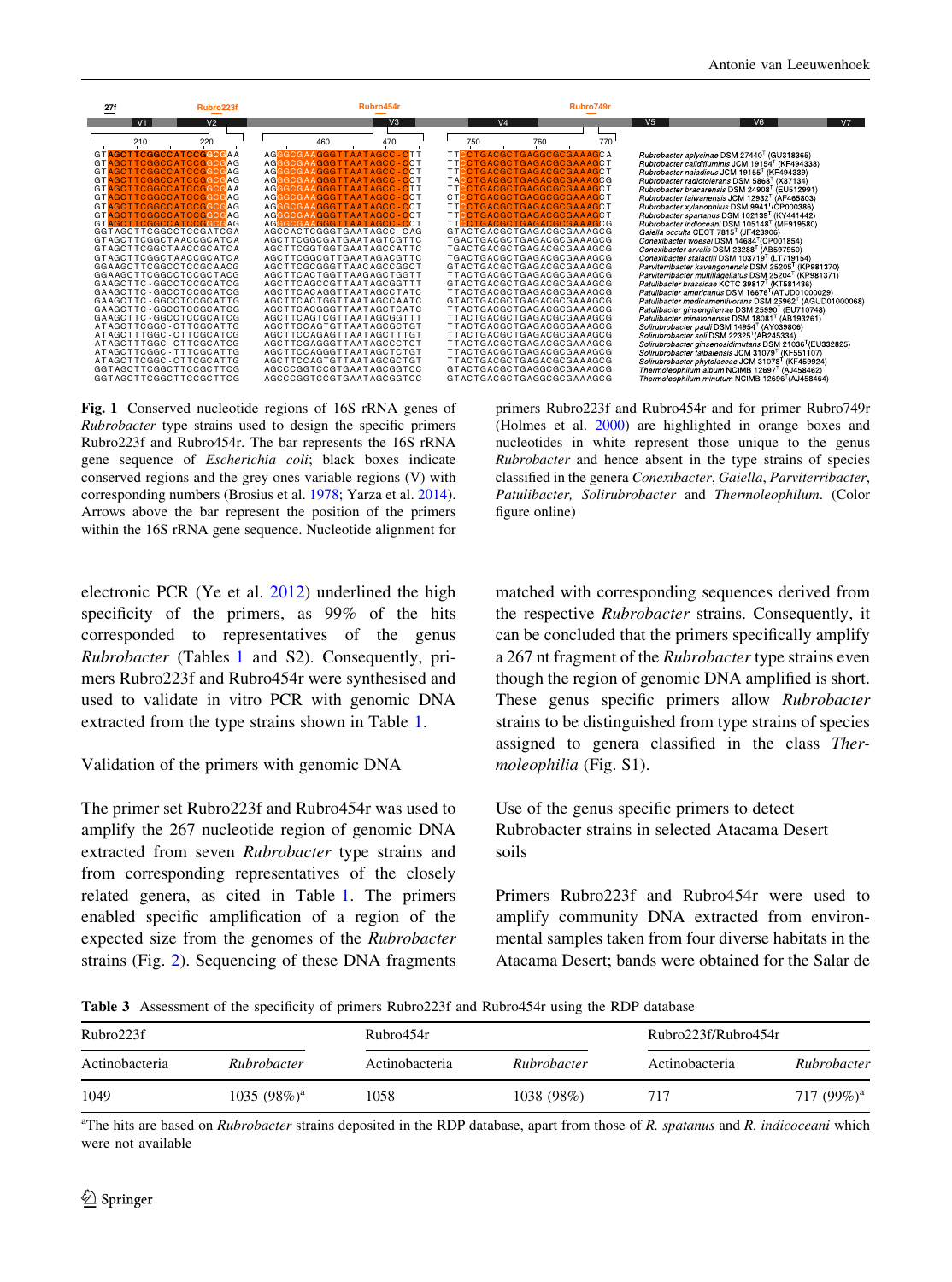Fig. 2 Verification of the specificity of primers Rubro223f and Rubro454r in PCR runs using genomic DNA extracted from Rubrobacter type strains and corresponding strains of the closely-related genera. Electrophoresis in 2% agarose gels shows PCR amplification of a region of 267 nt that was only found in the Rubrobacter strains



Tara (ST1) and Quebrada Nacimiento (QN) samples (Table 2). The purified amplicons were used to generate DNA libraries; 32 clones from sample QN and 37 from ST1 were selected and sequenced. The results from each of the sequences submitted to EzBioCloud (Yoon et al. 2017) showed that all of them corresponded to the genus specific fragment of the 16S rRNA gene characteristic of members of the genus Rubrobacter. Seventeen out of the 32 clones from sample QN represented unique clones; the corresponding figures from the ST1 sample were 16 unique sequences out of 37 clones. These results provide further evidence of the specificity of the primers. Future research is required to determine the adaptive mechanisms that have evolved in Rubrobacter strains to enable their survival in the harsh environmental conditions that prevail in the Atacama Desert.

## Phylogeny based on 16S rRNA gene fragments

The 16S rRNA gene sequences of the clones generated from the PCR analyses of the community DNA were compared with corresponding sequences of the type strains of Rubrobacter species and those representing the genera Conexibacter, Gaiella, Parviterribacter, Patulibacter, Solirubrobacter and Thermoleophilum. It can be seen from Fig. 3 that all of the clones were recovered within the evolutionary radiation occupied by the genus Rubrobacter, an association supported by a 100% bootstrap value based on the maximumlikelihood and maximum-parsimony analyses. In contrast, the type strains of the other genera formed

a second well defined clade. The type strains of Conexibacter, Patulibacter and Thermoleophilum also formed lineages supported by high bootstrap values that ranged from 66 to 100% (Fig. 3). It is also evident from the maximum-likelihood tree based on the 267 nt sequences of the type strains of all seven genera that the Rubrobacter strains fall into a distinct clade, as do those of the other six genera (Fig. S1). These welldefined taxa correspond to the classes Rubrobacteria (Suzuki 2012a) and Thermoleophilia (Albuquerque et al. 2011; Suzuki and Whitman 2012; Foesel et al. 2016).

Twenty out of the 33 clones (61%) were recovered in two lineages that were sharply separated from the Rubrobacter type strains (Fig. 3). The first taxon, which was supported by very high bootstrap values, encompassed 18 clones, 12 from QN and 6 from ST, while the second one contained two clones from the QN. In turn, clones QN14, QN15 and ST9 formed a well-supported phyletic line together with the type strains of R. aplysinae, R. bracarensis, R. indicoceani and R. radiotolerans, the type species of the genus; the final clone, ST15 was loosely associated with this lineage. These results provide further evidence that Atacama Desert soils are likely to be a rich source of novel Rubrobacter species (Connon et al. 2007; Neilson et al. 2012; Crits-Christoph et al. 2013; DiRuggiero et al. 2013).

It can be concluded that primers Rubro223f and Rubro454r are effective in distinguishing Rubrobacter strains from related actinobacterial genera classified in the class Thermoleophilia and in detecting the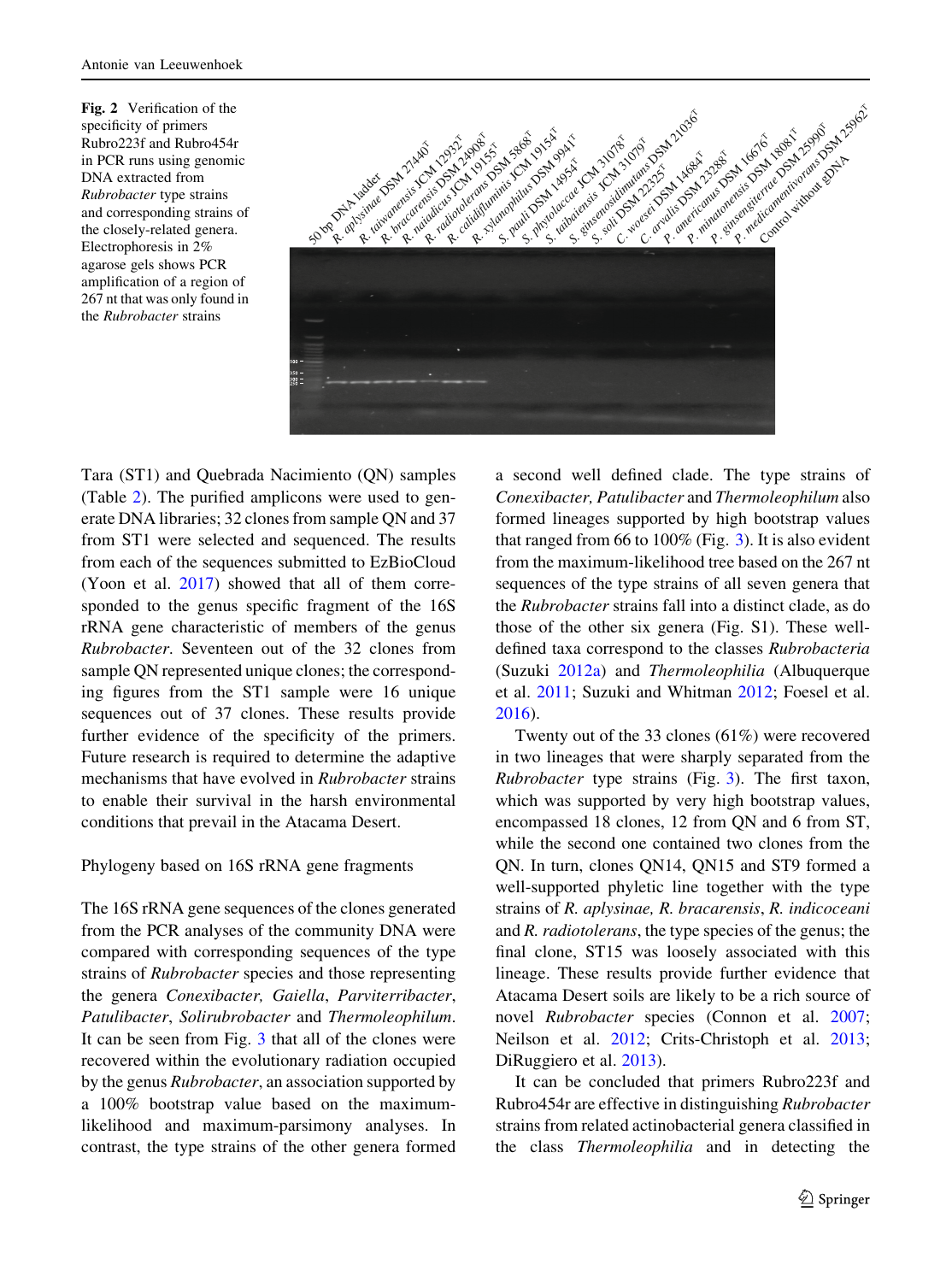

Fig. 3 Maximum-likelihood phylogenetic tree generated using the GTR  $+$  CAT model and rooted by midpoint-rooting showing relationships between the 267 nt sequences amplified with primers Rubro223f and Rubro454r, using community DNA extracted from Salar de Tara (ST1) and Quebrada Nacimiento (QN) soils and the corresponding full 16S rRNA gene sequences of the type strains of representatives of the genera Conexibacter, Gaiella, Parviterribacter, Patulibacter, Solirubrobacter and Thermoleophilum. The branches of the tree are scaled in terms of the expected number of substitutions per site and the numbers above the branches are bootstrap support values greater than 60% for the ML (left) and MP (right) analyses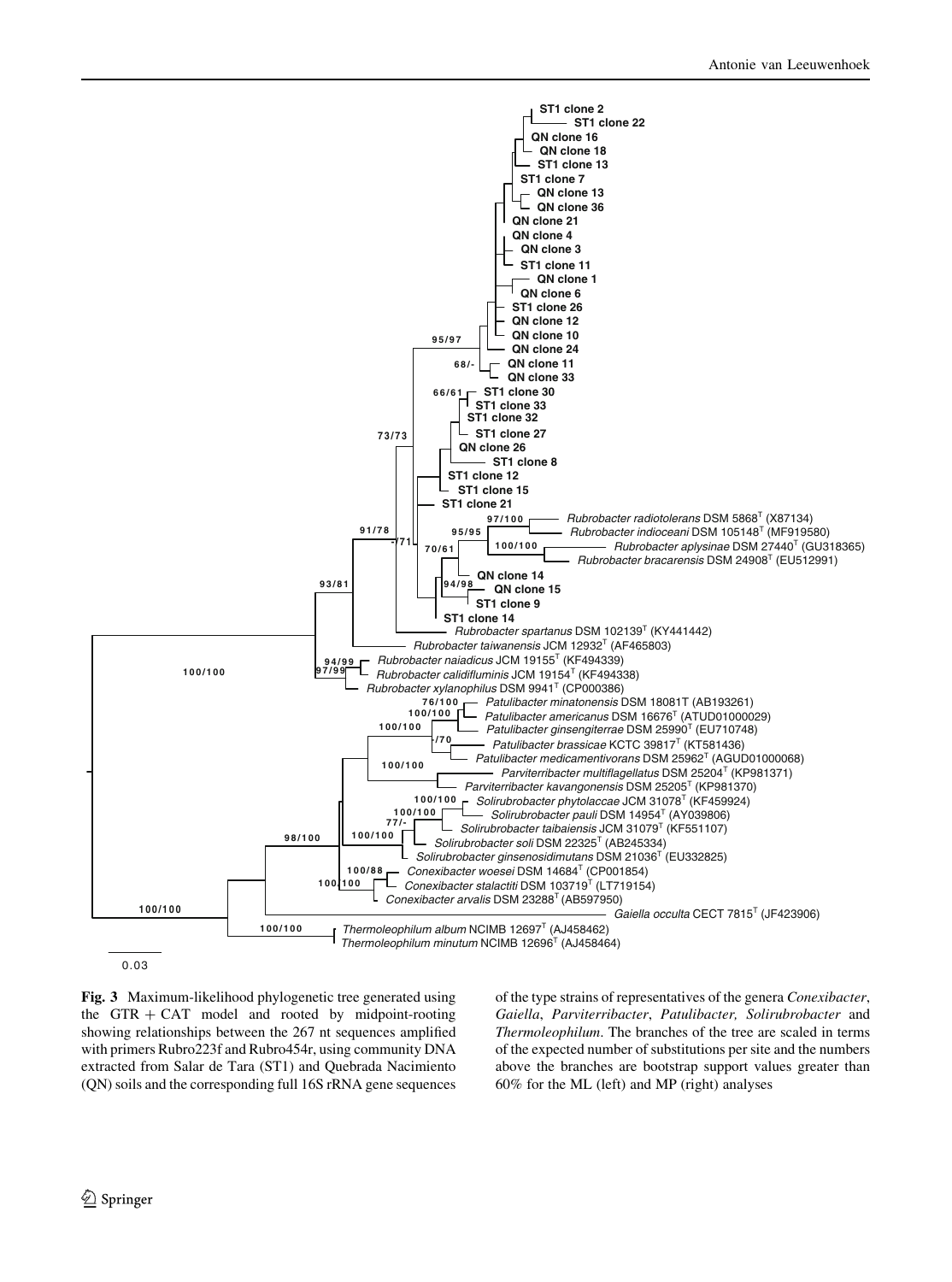presence and abundance of 16S rRNA gene clones in Atacama Desert soils. They are also likely to be useful for detection of Rubrobacter strains in other natural habitats, as well as identifying colonies of Rubrobacter growing on isolation plates incubated at 28 and 50 °C (Carreto et al. 1996; Chen et al. 2004; Jurado et al. 2012), thereby providing a lead for bioprospecting, ecological and physiological studies on members of this poorly studied taxon. Such investigations are needed as it has been shown that culture based procedures grossly underestimate the extent of novel actinobacterial diversity within the Atacama Desert landscape (Idris et al. 2017; Bull et al. 2018) and in marine sediments (Stach et al. 2003).

It is also clear that new procedures are needed to cultivate members of Rubrobacter communities known to be present in natural bioemes, especially at a time when the ability to generate metagenomic data far outstrips the capacity to cultivate microorganisms as highlighted by Goodfellow et al. (2018), which also outlines promising new strategies for bringing previously uncultured bacteria into culture.

Acknowledgements BA, JAA, JFC, ATB and MG are grateful for support from the UK Newton Project for UK-Chile collaboration (grant JIC CA586). BA, JAA and JFC are indebted to CONICYT (Chile) for funding of the Centre for Biotechnology and Bioengineering, CeBiB (project FB0001). IN thanks Newcastle University for a postdoctoral fellowship and ATB and MG are indebted to the Leverhulme Trust for Emeritus Fellowships. Thanks are also due to Valeria Razmilic (Centre for Biotechnology and Bioengineering, University of Chile) for her help in collecting soil samples from Quebrada Nacimiento; the remaining samples were collected by ATB and MG. We thank Steve Schmidt (Department of Ecology and Evolutionary Biology, University of Colorado, Boulder, CO) for discussions that prompted this study following his group's discovery of large populations of rubrobacteria in high elevation sites in the Central Andes.

Authors' contributions JFC and MG conceived of the project. JFC was responsible for the experimental work, IN for some of the computing and BA and JA obtained permission to collect soil samples from colleagues at the University of Antofagasta. JFC and MG drafted the manuscript which was critically reviewed by all of the authors.

#### Compliance with ethical standards

Conflict of interest The authors declare that they have no conflict of interest.

Human and animal rights This article does not include any studies involving human participants or animals.

Open Access This article is distributed under the terms of the Creative Commons Attribution 4.0 International License ([http://](http://creativecommons.org/licenses/by/4.0/) [creativecommons.org/licenses/by/4.0/\)](http://creativecommons.org/licenses/by/4.0/), which permits unrestricted use, distribution, and reproduction in any medium, provided you give appropriate credit to the original author(s) and the source, provide a link to the Creative Commons license, and indicate if changes were made.

### References

- Aislabie JM, Chhour K-L, Saul DJ, Miyauchi S, Ayton J, Paetzold RF, Balks MR (2006) Dominant bacteria in soils of Marble Point and Wright Valley, Victoria Land, Antarctica. Soil Biol Biochem 38:3041–3056. [https://doi.](https://doi.org/10.1016/j.soilbio.2006.02.018) [org/10.1016/j.soilbio.2006.02.018](https://doi.org/10.1016/j.soilbio.2006.02.018)
- Albuquerque L, Franca L, Rainey FA, Schumann P, Nobre MF, da Costa MS (2011) Gaiella occulta gen. nov., sp. nov., a novel representative of a deep branching phylogenetic lineage within the class Actinobacteria and proposal of Gaiellaceae fam. nov. and Gaiellales ord. nov. Syst Appl Microbiol 34:595–599. [https://doi.org/10.1016/j.syapm.](https://doi.org/10.1016/j.syapm.2011.07.001) [2011.07.001](https://doi.org/10.1016/j.syapm.2011.07.001)
- Albuquerque L, Johnson MM, Schumann P, Rainey FA, da Costa MS (2014) Description of two new thermophilic species of the genus Rubrobacter, Rubrobacter calidifluminis sp. nov. and Rubrobacter naiadicus sp. nov., and emended description of the genus Rubrobacter and the species Rubrobacter bracarensis. Syst Appl Microbiol 37:235–243. <https://doi.org/10.1016/j.syapm.2014.03.001>
- Almeida B, Vaz-Moreira I, Schumann P, Nunes OC, Carvalho G, Crespo MTB (2013) Patulibacter medicamentivorans sp. nov., isolated from activated sludge of a wastewater treatment plant. Int J Syst Evol Microbiol 63:2588–2593. <https://doi.org/10.1099/ijs.0.047522-0>
- An D-S, Wang L, Kim MS, Bae H-M, Lee S-T, Im W-T (2011) Solirubrobacter ginsenosidimutans sp. nov., isolated from soil of a ginseng field. Int J Syst Evol Microbiol 61:2606–2609. <https://doi.org/10.1099/ijs.0.028431-0>
- Benson DA, Karsch-Mizrachi I, Lipman DJ, Ostell J, Wheeler DL (2005) GenBank. Nucleic Acids Res 33:D34–D38. <https://doi.org/10.1093/nar/gki063>
- Brosius J, Palmer ML, Kennedy PJ, Noller HF (1978) Complete nucleotide sequence of a 16S ribosomal RNA gene from Escherichia coli. Proc Natl Acad Sci U S A 75:4801–4805. <https://doi.org/10.1073/pnas.75.10.4801>
- Bull AT, Idris H, Sanderson R, Asenjo J, Andrews B, Goodfellow MM (2018) High altitude, hyper-arid soils of the Central-Andes harbor mega-diverse communities of actinobacteria. Extremophiles 22:47–57. [https://doi.org/10.](https://doi.org/10.1007/s00792-017-0976-5) [1007/s00792-017-0976-5](https://doi.org/10.1007/s00792-017-0976-5)
- Carreto L, Moore E, Nobre MF, Wait R, Riley PW, Sharp RJ, Da Costa MS (1996) Rubrobacter xylanophilus sp. nov., a new thermophilic species isolated from a thermally polluted effluent. Int J Syst Evol Microbiol 46:460–465. [https://doi.](https://doi.org/10.1099/00207713-46-2-460) [org/10.1099/00207713-46-2-460](https://doi.org/10.1099/00207713-46-2-460)
- Chen M-Y, Wu S-H, Lin G-H, Lu C-P, Lin Y-T, Chang W-C, Tsay S-S (2004) Rubrobacter taiwanensis sp. nov., a novel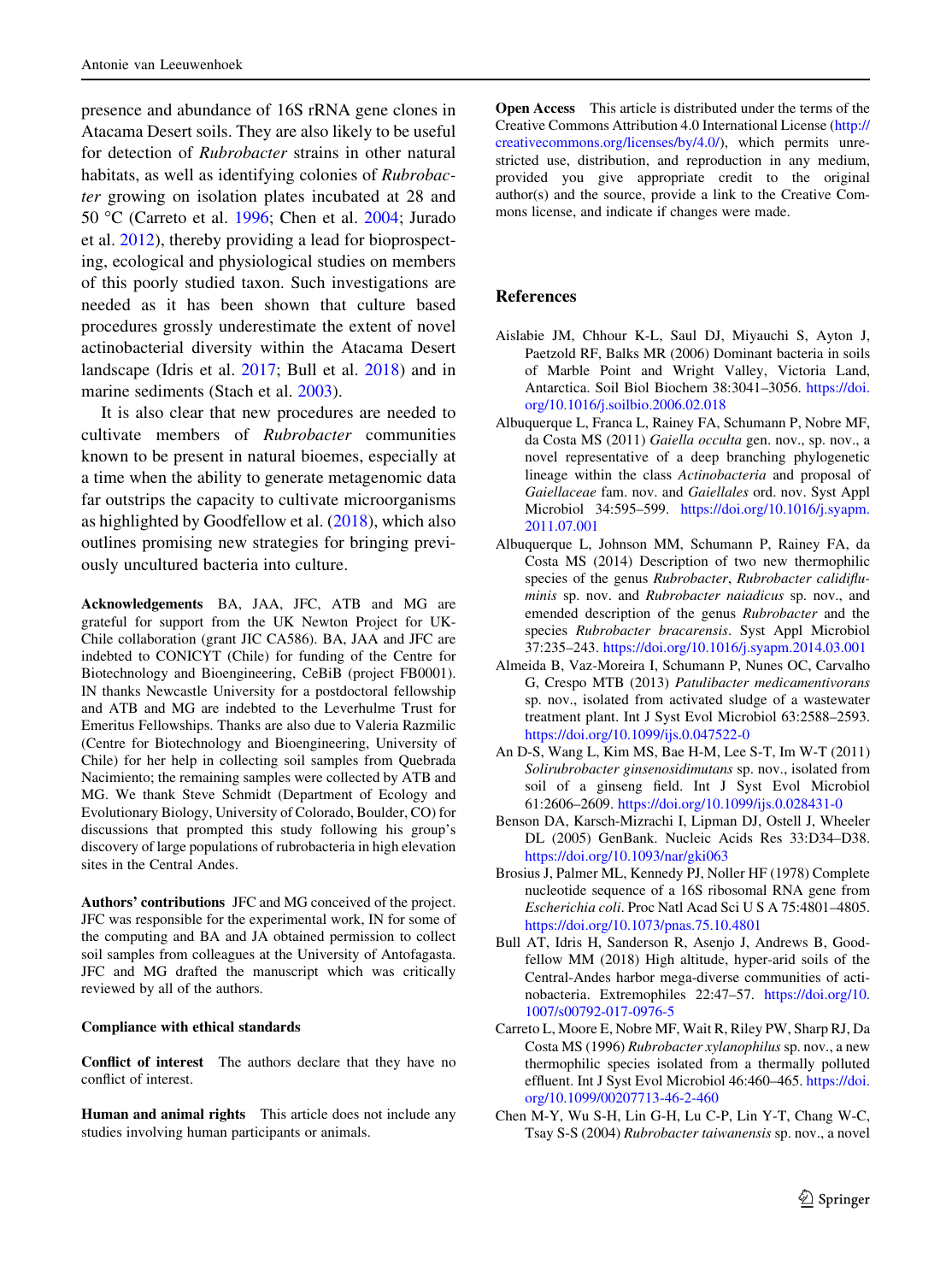thermophilic, radiation-resistant species isolated from hot springs. Int J Syst Evol Microbiol 54:1849–1855. [https://](https://doi.org/10.1099/ijs.0.63109-0) [doi.org/10.1099/ijs.0.63109-0](https://doi.org/10.1099/ijs.0.63109-0)

- Chen R-W, Wang K-X, Wang F-Z, He Y-Q, Long L-J, Tian X-P (2018) Rubrobacter indicoceani sp. nov., a new marine actinobacterium isolated from Indian Ocean sediment. Int J Syst Evol Microbiol 68:3487–3493. [https://doi.org/10.](https://doi.org/10.1099/ijsem.0.003018) [1099/ijsem.0.003018](https://doi.org/10.1099/ijsem.0.003018)
- Cole JR, Wang Q, Fish JA, Chai B, McGarrell DM, Sun Y, Brown CT et al (2014) Ribosomal database project: data and tools for high throughput rRNA analysis. Nucleic Acids Res 42:D633–D642. [https://doi.org/10.1093/nar/](https://doi.org/10.1093/nar/gkt1244) [gkt1244](https://doi.org/10.1093/nar/gkt1244)
- Connon SA, Lester ED, Shafaat HS, Obenhuber DC, Ponce A (2007) Bacterial diversity in hyperarid Atacama Desert soils. J Geophys Res Biogeosci. [https://doi.org/10.1029/](https://doi.org/10.1029/2006JG000311) [2006JG000311](https://doi.org/10.1029/2006JG000311)
- Crits-Christoph A, Robinson CK, Barnum T, Fricke WF, Davila AF, Jedynak B, McKay CP et al (2013) Colonization patterns of soil microbial communities in the Atacama Desert. Microbiome 1:28. <https://doi.org/10.1186/2049-2618-1-28>
- de la Torre JR, Goebel BM, Friedmann EI, Pace NR (2003) Microbial diversity of cryptoendolithic communities from the McMurdo dry valleys, Antarctica. Appl Environ Microbiol 69:3858. [https://doi.org/10.1128/AEM.69.7.](https://doi.org/10.1128/AEM.69.7.3858-3867.2003) [3858-3867.2003](https://doi.org/10.1128/AEM.69.7.3858-3867.2003)
- DiRuggiero J, Wierzchos J, Robinson CK, Souterre T, Ravel J, Artieda O, Souza-Egipsy V et al (2013) Microbial colonisation of chasmoendolithic habitats in the hyper-arid zone of the Atacama Desert. Biogeosciences 10:2439–2450. <https://doi.org/10.5194/bg-10-2439-2013>
- Egas C, Barroso C, Froufe HJ, Pacheco J, Albuquerque L, da Costa MS (2014) Complete genome sequence of the radiation-resistant bacterium Rubrobacter radiotolerans RSPS-4. Stand Genomic Sci 9:1062–1075. [https://doi.org/](https://doi.org/10.4056/sigs.5661021) [10.4056/sigs.5661021](https://doi.org/10.4056/sigs.5661021)
- Ferreira AC, Nobre MF, Moore E, Rainey FA, Battista JR, da Costa MS (1999) Characterization and radiation resistance of new isolates of Rubrobacter radiotolerans and Rubrobacter xylanophilus. Extremophiles 3:235–238. <https://doi.org/10.1007/s007920050121>
- Foesel BU, Geppert A, Rohde M, Overmann J (2016) Parviterribacter kavangonensis gen. nov., sp. nov. and Parviterribacter multiflagellatus sp. nov., novel members of Parviterribacteraceae fam. nov. within the order Solirubrobacterales, and emended descriptions of the classes Thermoleophilia and Rubrobacteria and their orders and families. Int J Syst Evol Microbiol 66:652–665. <https://doi.org/10.1099/ijsem.0.000770>
- Furlong MA, Singleton DR, Coleman DC, Whitman WB (2002) Molecular and culture-based analyses of prokaryotic communities from an agricultural soil and the burrows and casts of the earthworm Lumbricus rubellus. Appl Environ Microbiol 68:1265–1279. [https://doi.org/10.1128/aem.68.](https://doi.org/10.1128/aem.68.3.1265-1279.2002) [3.1265-1279.2002](https://doi.org/10.1128/aem.68.3.1265-1279.2002)
- Gao B, Gupta RS (2012) Phylogenetic framework and molecular signatures for the main clades of the phylum Actinobacteria. Microbiol Mol Biol Rev 76:66-112. [https://](https://doi.org/10.1128/mmbr.05011-11) [doi.org/10.1128/mmbr.05011-11](https://doi.org/10.1128/mmbr.05011-11)
- Goodfellow M (2012) Phylum XXVI. Actinobacteria phyla. nov. In: Goodfellow M, Kämpfer P, Busse H-J, Trujillo

ME, Suzuki K, Ludwig W, Whitman WB (eds) Bergey's manual of systematic of bacteriology. The Actinobacteria, part A, vol 5, 2nd edn. Springer, New York, pp 83–84. <https://doi.org/10.1002/9781118960608.cbm00004> Goodfellow M, Nouioui I, Sanderson R, Xie F, Bull AT (2018)

- Rare taxa and dark microbial matter: novel bioactive actinobacteria abound in Atacama Desert soils. Antonie Van Leeuwenhoek 111:1315–1332. [https://doi.org/10.](https://doi.org/10.1007/s10482-018-1088-7) [1007/s10482-018-1088-7](https://doi.org/10.1007/s10482-018-1088-7)
- Gremion F, Chatzinotas A, Harms H (2003) Comparative 16S rDNA and 16S rRNA sequence analysis indicates that Actinobacteria might be a dominant part of the metabolically active bacteria in heavy metal-contaminated bulk and rhizosphere soil. Environ Microbiol 5:896–907. [https://doi.](https://doi.org/10.1046/j.1462-2920.2003.00484.x) [org/10.1046/j.1462-2920.2003.00484.x](https://doi.org/10.1046/j.1462-2920.2003.00484.x)
- Holmes AJ, Bowyer J, Holley MP, O'Donoghue M, Montgomery M, Gillings MR (2000) Diverse, yet-to-be-cultured members of the Rubrobacter subdivision of the Actinobacteria are widespread in Australian arid soils. FEMS Microbiol Ecol 33:111–120. [https://doi.org/10.1111/j.](https://doi.org/10.1111/j.1574-6941.2000.tb00733.x) [1574-6941.2000.tb00733.x](https://doi.org/10.1111/j.1574-6941.2000.tb00733.x)
- Idris H, Goodfellow M, Sandeson R, Asenjo JA, Bull AT (2017) Actinobacterial rare biosphere and dark matter revealed in habitats of the Atacama Desert. Sci Rep 7:8373. [https://doi.](https://doi.org/10.1038/s41598-017-08937-4) [org/10.1038/s41598-017-08937-4](https://doi.org/10.1038/s41598-017-08937-4)
- Imperi F, Caneva G, Cancellieri L, Ricci MA, Sodo A, Visca P (2007) The bacterial aetiology of rosy discoloration of ancient wall paintings. Environ Microbiol 9:2894–2902. <https://doi.org/10.1111/j.1462-2920.2007.01393.x>
- Janssen PH (2006) Identifying the dominant soil bacterial taxa in libraries of 16S rRNA and 16S rRNA genes. J Appl Environ Microbiol 72:1719–1728. [https://doi.org/10.1128/](https://doi.org/10.1128/AEM.72.3.1719-1728.2006) [AEM.72.3.1719-1728.2006](https://doi.org/10.1128/AEM.72.3.1719-1728.2006)
- Janssen PH, Yates PS, Grinton BE, Taylor PM, Sait M (2002) Improved culturability of soil bacteria and isolation in pure culture of novel members of the divisions Acidobacteria, Actinobacteria, Proteobacteria, and Verrucomicrobia. Appl Environ Microbiol 68:2391–2396. [https://doi.org/10.](https://doi.org/10.1128/aem.68.5.2391-2396.2002) [1128/aem.68.5.2391-2396.2002](https://doi.org/10.1128/aem.68.5.2391-2396.2002)
- Jurado V, Miller AZ, Alias-Villegas C, Laiz L, Saiz-Jimenez C (2012) Rubrobacter bracarensis sp. nov., a novel member of the genus Rubrobacter isolated from a biodeteriorated monument. Syst Appl Microbiol 35:306–309. [https://doi.](https://doi.org/10.1016/j.syapm.2012.04.007) [org/10.1016/j.syapm.2012.04.007](https://doi.org/10.1016/j.syapm.2012.04.007)
- Kämpfer P, Glaeser SP, Busse H-J, Abdelmohsen UR, Hentschel U (2014) Rubrobacter aplysinae sp. nov., isolated from the marine sponge Aplysina aerophoba. Int J Syst Evol Microbiol 64:705–709. [https://doi.org/10.1099/ijs.0.](https://doi.org/10.1099/ijs.0.055152-0) [055152-0](https://doi.org/10.1099/ijs.0.055152-0)
- Kieser T, Bibb MJ, Buttner MJ, Chater KF, Hopwood DA (2000) Practical Streptomyces genetics. John Innes Foundation, Norwich
- Kim MK, Na J-R, Lee T-H, Im W-T, Soung N-K, Yang D-C (2007) Solirubrobacter soli sp. nov., isolated from soil of a ginseng field. Int J Syst Evol Microbiol 57:1453–1455. <https://doi.org/10.1099/ijs.0.64715-0>
- Kim KK, Lee KC, Lee J-S (2012) Patulibacter ginsengiterrae sp. nov., isolated from soil of a ginseng field, and an emended description of the genus Patulibacter. Int J Syst Evol Microbiol 62:563–568. [https://doi.org/10.1099/ijs.0.](https://doi.org/10.1099/ijs.0.032052-0) [032052-0](https://doi.org/10.1099/ijs.0.032052-0)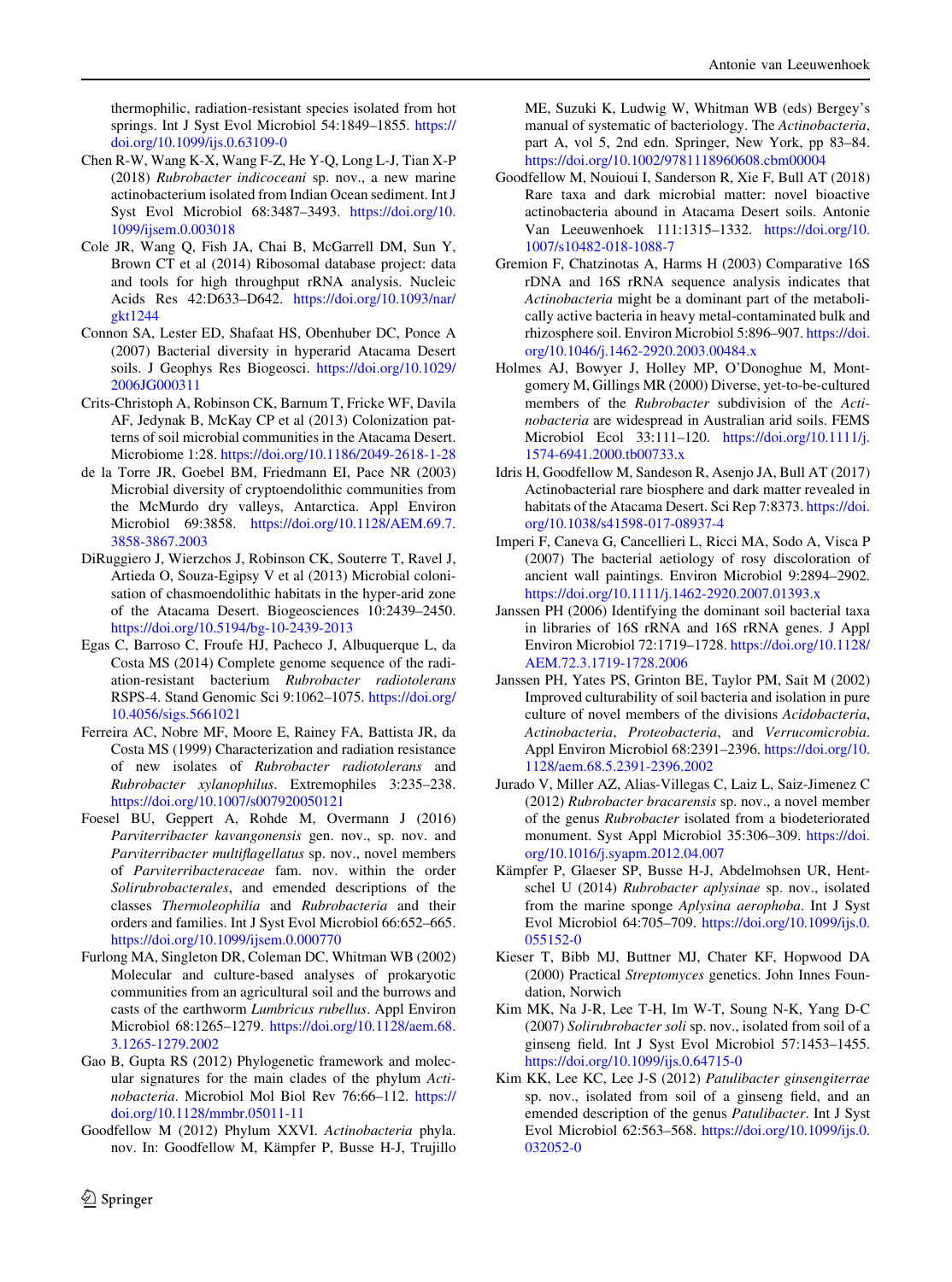- Lane DJ (1991) 16S/23S rRNA sequencing. In: Stackebrandt E, Goodfellow M (eds) Nucleic acid techniques in bacterial systematics. Wiley, New York, pp 115–175
- Ludwig W, Euzéby J, Schumann P, Busse H-J, Trujillo ME, Kämpfer P, Whitman WB (2012) Road map of the phylum Actinobacteria. In: Goodfellow M, Kämpfer P, Busse H-J, Trujillo ME, Suzuki J-I, Ludwig W, Whitman WB (eds) Bergey's manual of systematic bacteriology. The Actinobacteria, part A, vol 5, 2nd edn. Springer, New York, pp 1–28. [https://doi.org/10.1002/9781118960608.](https://doi.org/10.1002/9781118960608.fbm00052) [fbm00052](https://doi.org/10.1002/9781118960608.fbm00052)
- McCaig AE, Glover LA, Prosser JI (1999) Molecular analysis of bacterial community structure and diversity in unimproved and improved upland grass pastures. Appl Environ Microbiol 65:1721–1730
- Meier-Kolthoff JP, Auch AF, Klenk H-P, Göker M (2013) Genome sequence-based species delimitation with confidence intervals and improved distance functions. BMC Bioinformatics 14:60. [https://doi.org/10.1186/1471-2105-](https://doi.org/10.1186/1471-2105-14-60) [14-60](https://doi.org/10.1186/1471-2105-14-60)
- Moffett BF, Nicholson FA, Uwakwe NC, Chambers BJ, Harris JA, Hill TC (2003) Zinc contamination decreases the bacterial diversity of agricultural soil. FEMS Microbiol Ecol 43:13–19. [https://doi.org/10.1111/j.1574-6941.2003.](https://doi.org/10.1111/j.1574-6941.2003.tb01041.x) [tb01041.x](https://doi.org/10.1111/j.1574-6941.2003.tb01041.x)
- Monciardini P, Cavaletti L, Schumann P, Rohde M, Donadio S (2003) Conexibacter woesei gen. nov., sp. nov., a novel representative of a deep evolutionary line of descent within the class Actinobacteria. Int J Syst Evol Microbiol 53:569–576. <https://doi.org/10.1099/ijs.0.02400-0>
- Neilson JW, Quade J, Ortiz M, Nelson WM, Legatzki A, Tian F, LaComb M et al (2012) Life at the hyperarid margin: novel bacterial diversity in arid soils of the Atacama Desert, Chile. Extremophiles 16:553–566. [https://doi.org/10.1007/](https://doi.org/10.1007/s00792-012-0454-z) [s00792-012-0454-z](https://doi.org/10.1007/s00792-012-0454-z)
- Norman JS, King GM, Friesen ML (2017) Rubrobacter spartanus sp. nov., a moderately thermophilic oligotrophic bacterium isolated from volcanic soil. Int J Syst Evol Microbiol 67:3597–3602. [https://doi.org/10.1099/ijsem.0.](https://doi.org/10.1099/ijsem.0.002175) [002175](https://doi.org/10.1099/ijsem.0.002175)
- Rainey FA, Ward-Rainey NL, Stackebrandt E (1997) Proposal for a new hierarchic classification system, Actinobacteria classis nov. In: Stackebrandt E, Rainey FA, Ward-Rainey NL (eds) Int J Syst Evol Microbiol. vol 47, pp 479–491. <https://doi.org/10.1099/00207713-47-2-479>
- Reddy GSN, Garcia-Pichel F (2009) Description of Patulibacter americanus sp. nov., isolated from biological soil crusts, emended description of the genus Patulibacter Takahashi et al. 2006 and proposal of Solirubrobacterales ord. nov. and Thermoleophilales ord. nov. Int J Syst Evol Microbiol 59:87–94. <https://doi.org/10.1099/ijs.0.64185-0>
- Rheims H, Spröer C, Rainey FA, Stackebrandt E (1996) Molecular biological evidence for the occurrence of uncultured members of the actinomycete line of descent in different environments and geographical locations. Microbiology 142(10):2863–2870. [https://doi.org/10.](https://doi.org/10.1099/13500872-142-10-2863) [1099/13500872-142-10-2863](https://doi.org/10.1099/13500872-142-10-2863)
- Sait M, Hugenholtz P, Janssen PH (2002) Cultivation of globally distributed soil bacteria from phylogenetic lineages previously only detected in cultivation-independent surveys.

Environ Microbiol 4:654–666. [https://doi.org/10.1046/j.](https://doi.org/10.1046/j.1462-2920.2002.00352.x) [1462-2920.2002.00352.x](https://doi.org/10.1046/j.1462-2920.2002.00352.x)

- Saul DJ, Aislabie JM, Brown CE, Harris L, Foght JM (2005) Hydrocarbon contamination changes the bacterial diversity of soil from around Scott Base, Antarctica. FEMS Microbiol Ecol 53:141–155. [https://doi.org/10.1016/j.femsec.](https://doi.org/10.1016/j.femsec.2004.11.007) [2004.11.007](https://doi.org/10.1016/j.femsec.2004.11.007)
- Schabereiter-Gurtner C, Piñar G, Vybiral D, Lubitz W, Rölleke S (2001) Rubrobacter-related bacteria associated with rosy discolouration of masonry and lime wall paintings. Arch<br>Microbiol 176:347-354. https://doi.org/10.1007/ Microbiol 176:347–354. [https://doi.org/10.1007/](https://doi.org/10.1007/s002030100333) [s002030100333](https://doi.org/10.1007/s002030100333)
- Seki T, Matsumoto A, Shimada R, Inahashi Y, Ōmura S, Takahashi Y (2012) Conexibacter arvalis sp. nov., isolated from a cultivated field soil sample. Int J Syst Evol Microbiol 62:2400–2404. <https://doi.org/10.1099/ijs.0.036095-0>
- Sievers F, Wilm A, Dineen D, Gibson TJ, Karplus K, Li W, Lopez R et al (2011) Fast, scalable generation of highquality protein multiple sequence alignments using Clustal Omega. Mol Syst Biol 7:539. [https://doi.org/10.1038/msb.](https://doi.org/10.1038/msb.2011.75) [2011.75](https://doi.org/10.1038/msb.2011.75)
- Singleton DR, Furlong MA, Peacock AD, White DC, Coleman DC, Whitman WB (2003) Solirubrobacter pauli gen. nov., sp. nov., a mesophilic bacterium within the Rubrobacteridae related to common soil clones. Int J Syst Evol Microbiol 53:485–490. [https://doi.org/10.1099/ijs.0.](https://doi.org/10.1099/ijs.0.02438-0) [02438-0](https://doi.org/10.1099/ijs.0.02438-0)
- Stach JE, Maldonado LA, Masson DG, Ward AC, Goodfellow M, Bull AT (2003) Statistical approaches for estimating actinobacterial diversity in marine sediments. Appl Environ Microbiol 69:6189–6200. [https://doi.org/10.1128/aem.](https://doi.org/10.1128/aem.69.10.6189-6200.2003) [69.10.6189-6200.2003](https://doi.org/10.1128/aem.69.10.6189-6200.2003)
- Stackebrandt E (2005) Validation of publication of new names and new combinations previously effectively published outside the IJSEM. List no. 102. Int J Syst Evol Microbiol 55:547–549. <https://doi.org/10.1099/ijs.0.63680-0>
- Staden R, Beal KF, Bonfield JK (2000) The Staden package, 1998. Methods Mol Biol 132:115–130. [https://doi.org/10.](https://doi.org/10.1385/1-59259-192-2:115) [1385/1-59259-192-2:115](https://doi.org/10.1385/1-59259-192-2:115)
- Suzuki K (2012a) Rubrobacteria class. nov. In: Goodfellow M, Kämpfer P, Busse H-J, Trujillo ME, Suzuki J-I, Ludwig W, Whitman WB (eds) Bergey's manual of systematic bacteriology. The Actinobacteria, part B, vol 5, 2nd edn. Springer, New York, pp 2004–2009
- Suzuki K (2012b) Rubrobacter Suzuki, Collins, Iijima and Komagata 1989, 93VP (Effective publication: Suzuki, Collins, Iijima and Komagata 1988, 38.). In: Goodfellow M, Kämpfer P, Busse H-J, Trujillo ME, Suzuki J-I, Ludwig W, Whitman WB (eds) Bergey's manual of systematic bacteriology. The Actinobacteria, part B, vol 5, 2nd edn. Springer, New York, pp 2006–2009
- Suzuki K, Whitman WB (2012) Class VI. Thermoleophilia class. nov. In: Goodfellow M, Kämpfer P, Busse H-J, Trujillo ME, Suzuki J-I, Ludwig W, Whitman WB (eds) Bergey's manual of systematic bacteriology. The Actinobacteria, part B, vol 5, 2nd edn. Springer, New York, pp 2010–2028
- Suzuki K-i, Collins MD, Iijima E, Komagata K (1988) Chemotaxonomic characterization of a radiotolerant bacterium, Arthrobacter radiotolerans: Description of Rubrobacter radiotolerans gen. nov., comb. nov. FEMS